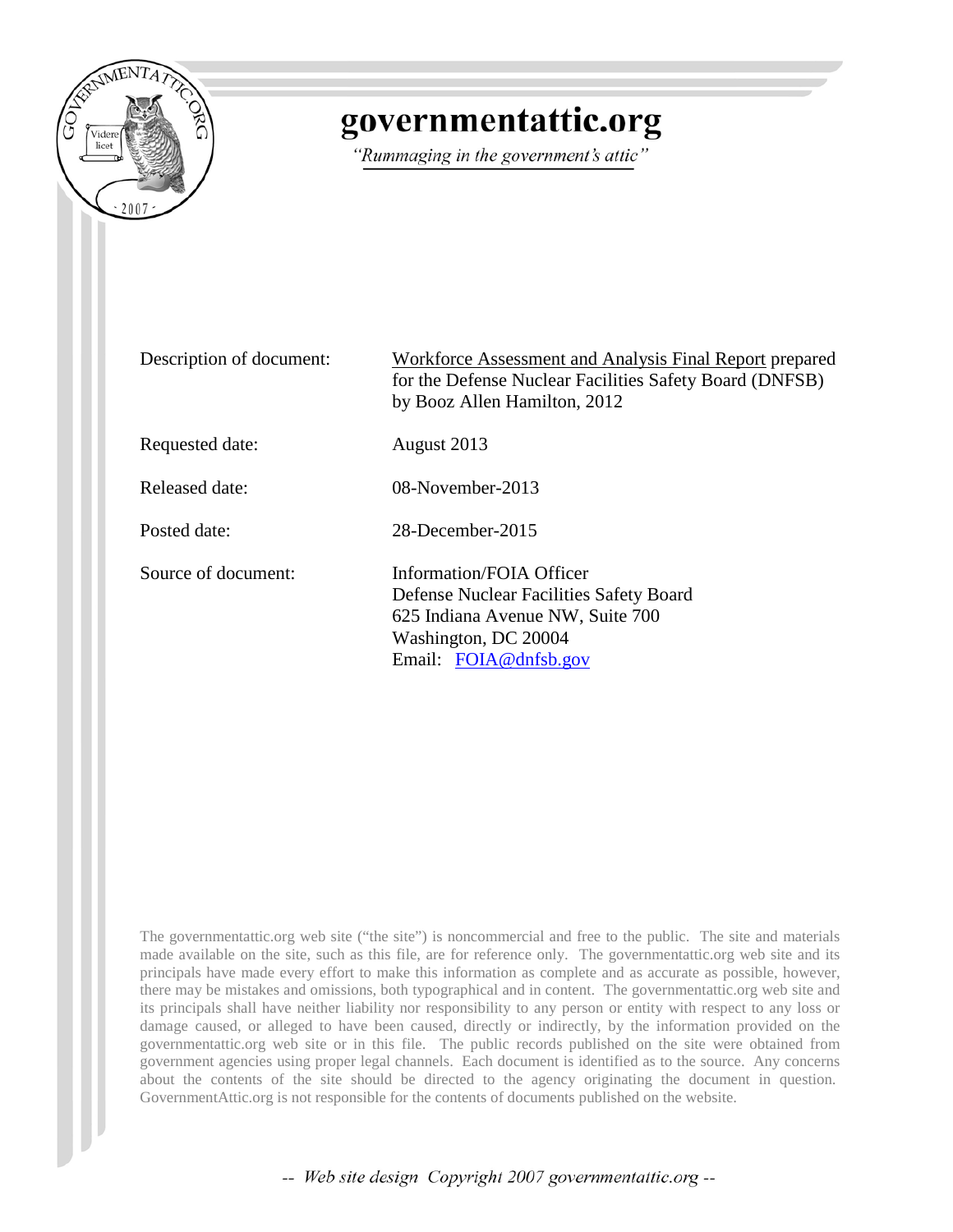

## Defense Nuclear Facilities Safety Board

Workforce Assessment and Analysis Final Report

November 19, 2012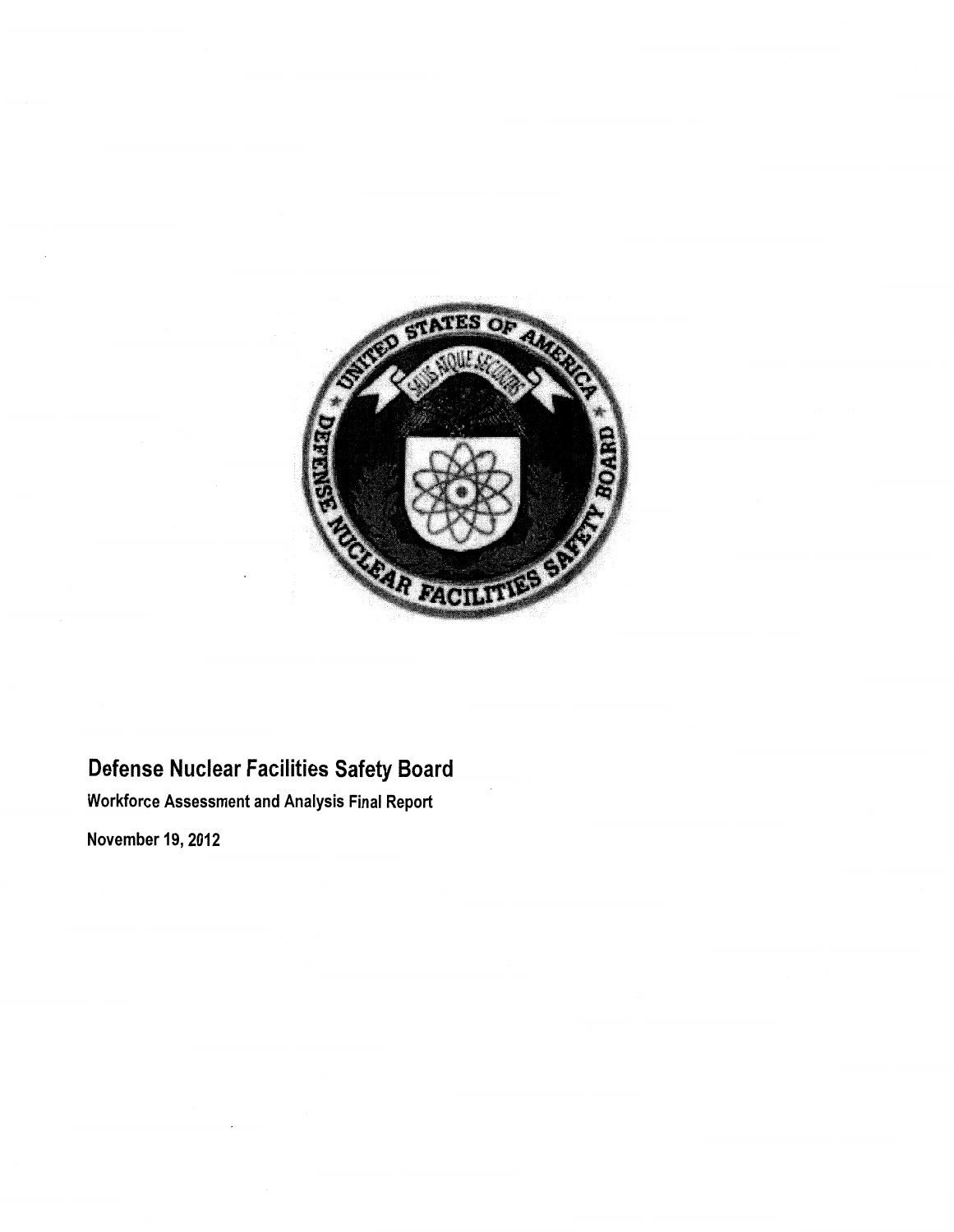### **1. Introduction**

The Defense Nuclear Facilities Safety Board (Board), an independent executive branch agency, is charged under its enabling statute with providing technical safety oversight of the DOE's defense nuclear facilities and activities in order to protect the health and safety of the public and workers. The Board is composed of five respected experts in the field of nuclear safety with demonstrated competence and knowledge relevant to its independent investigative and oversight functions.

The Congress established the Board in September 1988 in response to growing concerns about the level of health and safety protection that DOE was providing the public and workers at defense nuclear facilities. In so doing, Congress sought to provide the general public with added assurance that DOE's defense nuclear facilities are being safely designed, constructed, operated, and decommissioned. The Board commenced operations in October 1989 with the Senate confirmation of the first five Board Members.

The Board's staff organized into three Offices: Office of the Technical Director (OTO), Office of the General Counsel (OGC), and Office of the General Manager (OGM). All but eleven of the Board's120 federal positions are located at its headquarters facility in Washington, D.C. Non-headquartered positions are located at various DOE sites in the continental United States and are assigned to the Office of the Technical Director. Site representatives are administratively supported from the headquarters.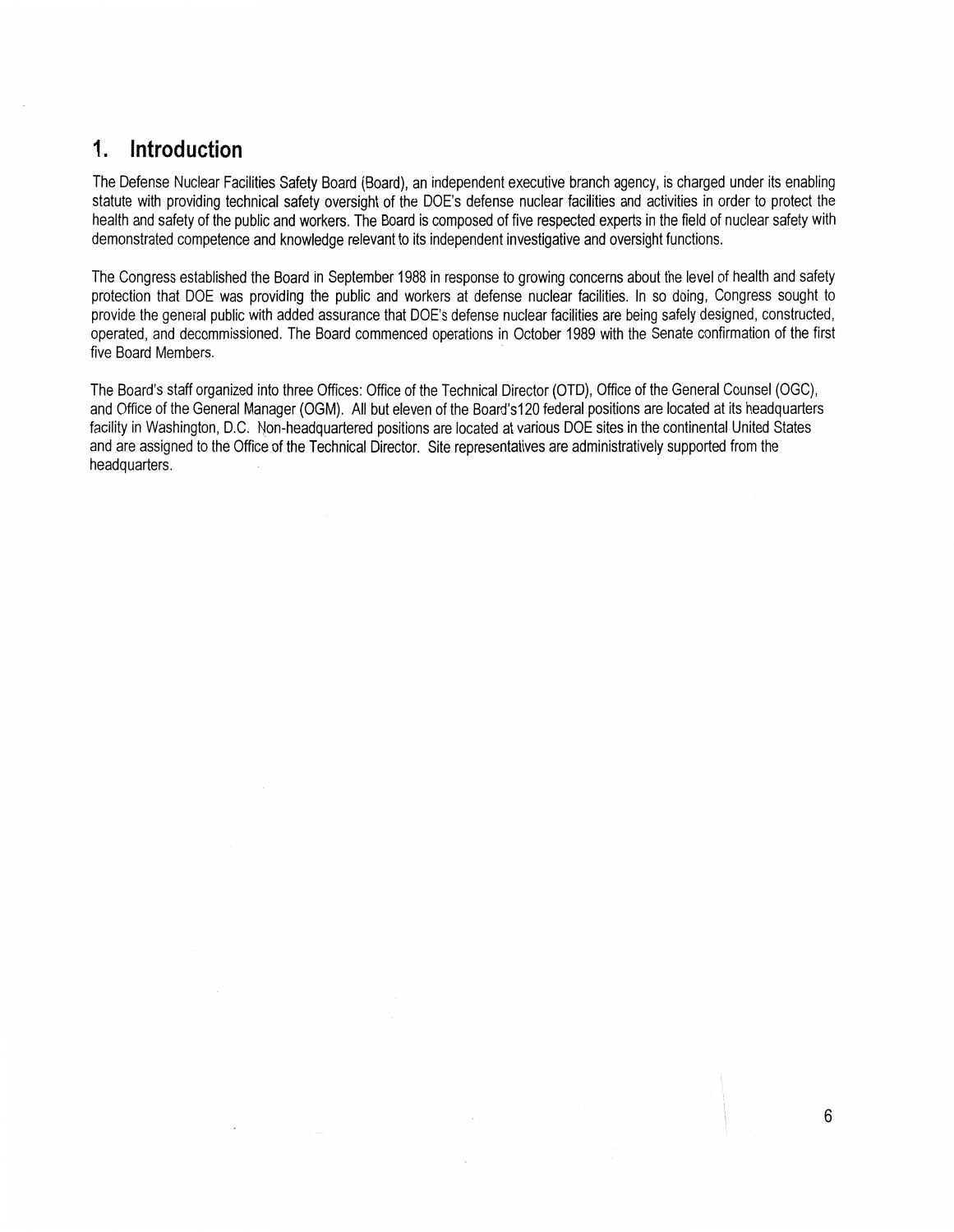## Appendix A. **Glossary of Terms**

#### **Accountability measures**

Well-defined, observable and measurable behaviors that indicate whether responsibility and ownership expectations are being met.

#### **Knowledge management**

The systematic or structured capture, storage, and transfer of institutional knowledge, processes, skills and expertise for future users.

#### **Line-of-sight**

A line of governance along which leadership has a clear view of how resources are being deployed and used.

#### **Matrix structure**

The design of organizational (people) resources for deployment across a range of complex or interdisciplinary problem areas.

#### **Management standards**

Clearly defined governance and process expectations (often relating to chain of command, bottom-up communication, workload allocation, and resource sharing) regardless of individual leadership preferences.

#### **Organizational alignment**

The degree to which an organization is designed to optimally meet its mission goals and work requirements.

#### **Standard Operating Procedures (SOPs)**

Written documents or instructions that detail the required or relevant activities and steps of a process (including quality control measures, institutional best practices, etc).

#### **Workload distribution**

A process and an outcome by which work is evenly allocated among employees in a fair manner (including balancing costs associated with time to learn and time to complete activities, establishing rules for work assignments, and ensuring that all employees understand their unique roles on a given task).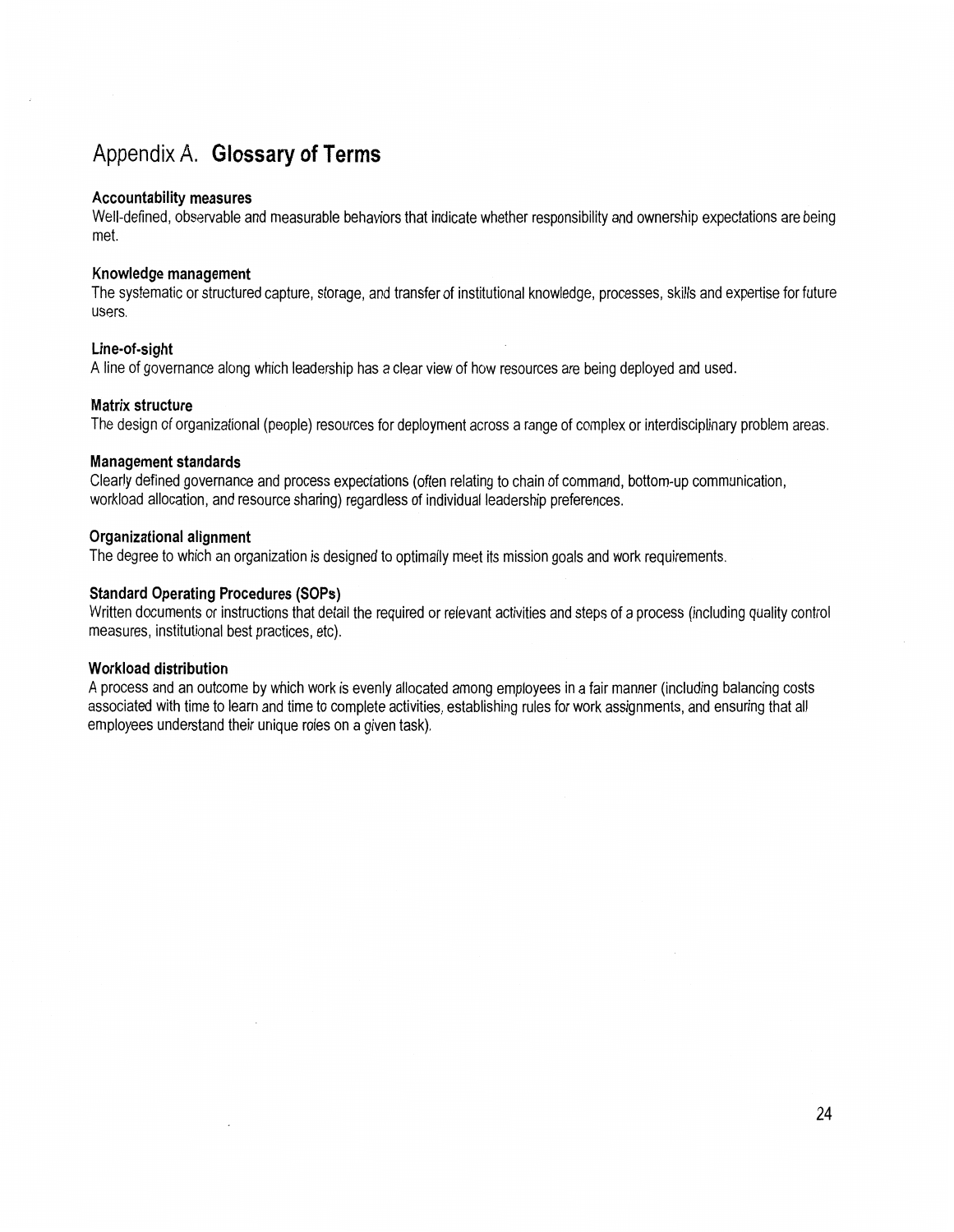### **B-1.** The Board's Enabling Legislation<sup>1</sup> and History

The Board is a relatively young agency within the Federal government. The Department of Energy, created under the Carter Administration, restructured the distribution of government resource and energies projects. Within a matter of years during the Cold War era, the need to formalize independent oversight of nuclear facilities was apparent and the Board has since been performing that function for over 25 years.

<sup>1</sup>Major Legislation: ENABLING STATUTE OF THE DEFENSE NUCLEAR FACILITIES SAFETY BOARD 42 U.S.C. § 2286 et seq.; NATIONAL DEFENSE AUTHORIZATION ACT, FISCAL YEAR 1989 -2009; FEDERAL REPORTS ELIMINATION ACT OF 1998 (Pub. L. No. 105-362, November 10, 1998); ENERGY POLICY ACT OF 1992 (Pub. L. No. 102-486, October 24, 1992),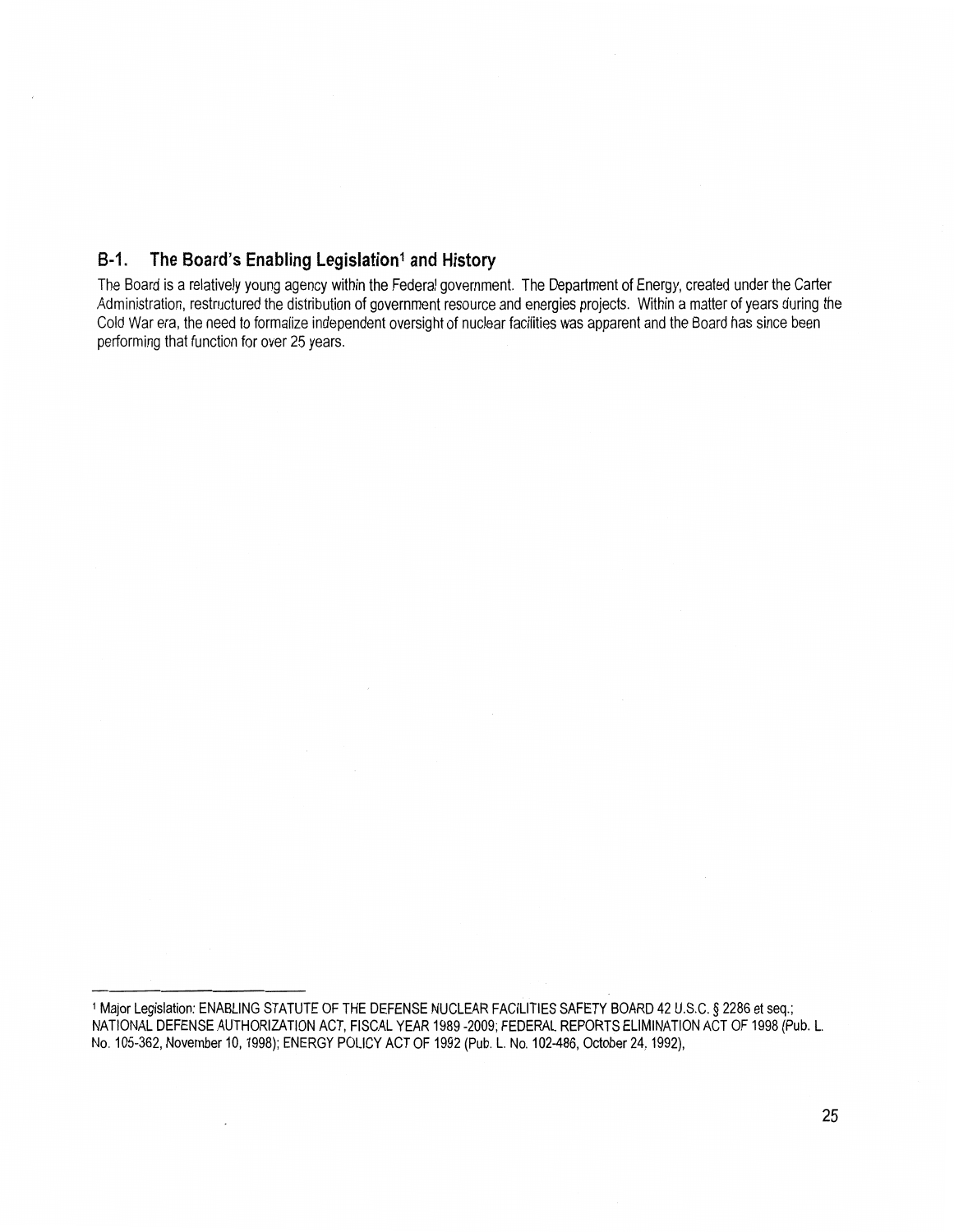### **B-4. Board Federal Employee Viewpoint Survey (FEVS) Results**

Conducted annually by the Office of Personnel Management (OPM), the Annual Employee Viewpoint Survey (previously FHCS, now FEVS) is designed to measure employee satisfaction and engagement. Satisfaction data is historically unreliable. However, the size of the Federal workforce helps flatten FEVS trends to show more accurate snapshots about the state of the workforce in a given year and there are certain items in the FEVS that have been validated, correlating to employee satisfaction. The Board participated in The Best Places to Work in the Federal Government rankings last year, placing 2<sup>nd</sup> among 35 small agencies with its satisfaction score.

الوالي والأمراط المتابع المراجع

÷.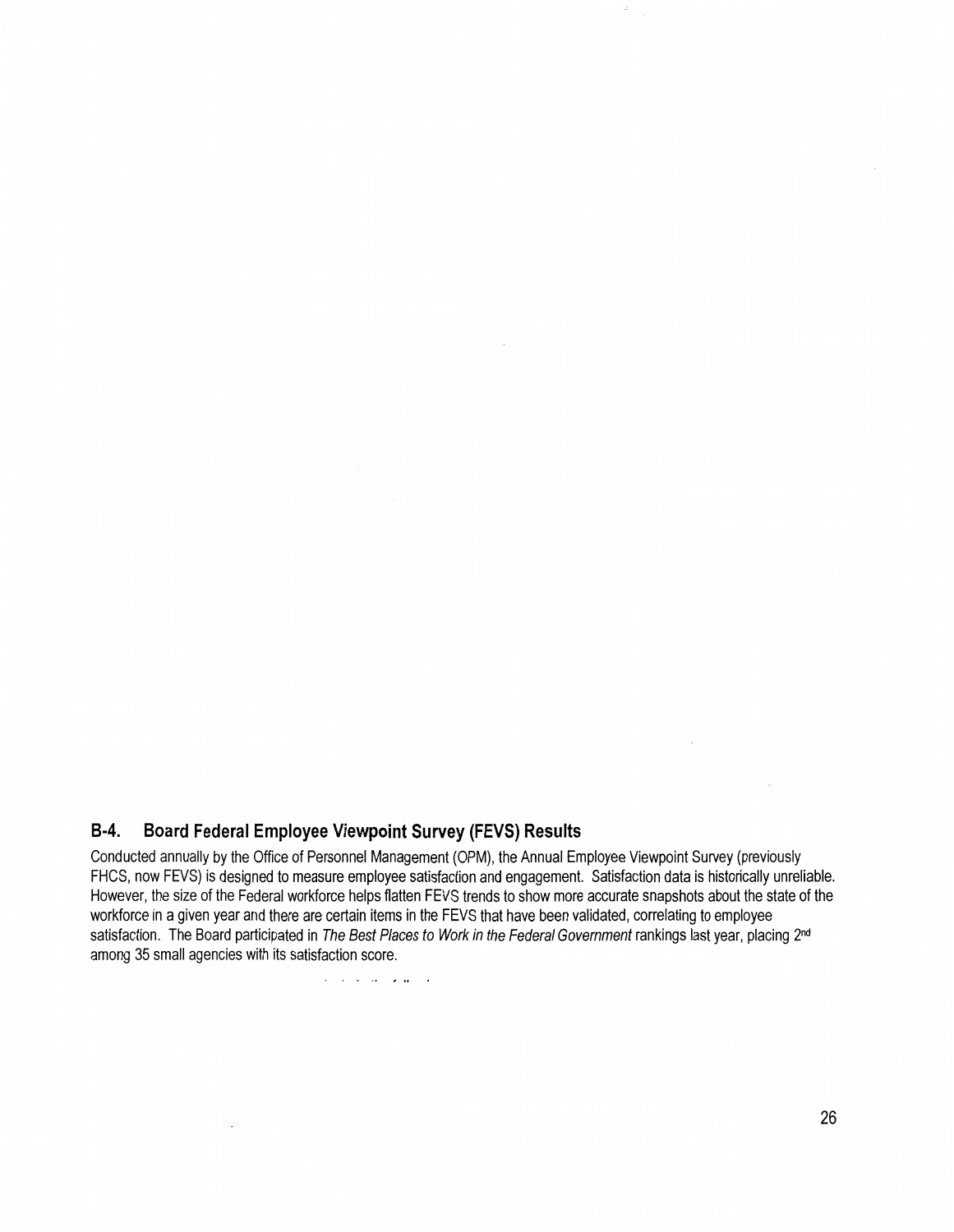# **The Defense Nuclear Facilities Safety Board's (Board) safety and oversight mission is significant**

## **Background:**

- The Board, an independent executive branch agency, is charged under its enabling statute with providing technical safety oversight of the DOE's defense nuclear facilities and activities in order to protect the health and safety of the public and workers. The Board is composed of five politically appointed experts in the field of nuclear safety with demonstrated competence and knowledge relevant to its independent investigative and oversight functions
- The Board's staff is organized into three Offices: Office of the Technical Director (OTO), Office of the General Counsel (OGC), and Office of the General Manager (OGM). All but 11 of the Board's 120 federal positions are located at its headquarters facility in Washington, D.C. The other 11 positions are located at various DOE sites in the continental United States and are assigned to the Office of the Technical Director. These site representatives are administratively supported from the headquarters



2 Booz | Allen | Hamilton